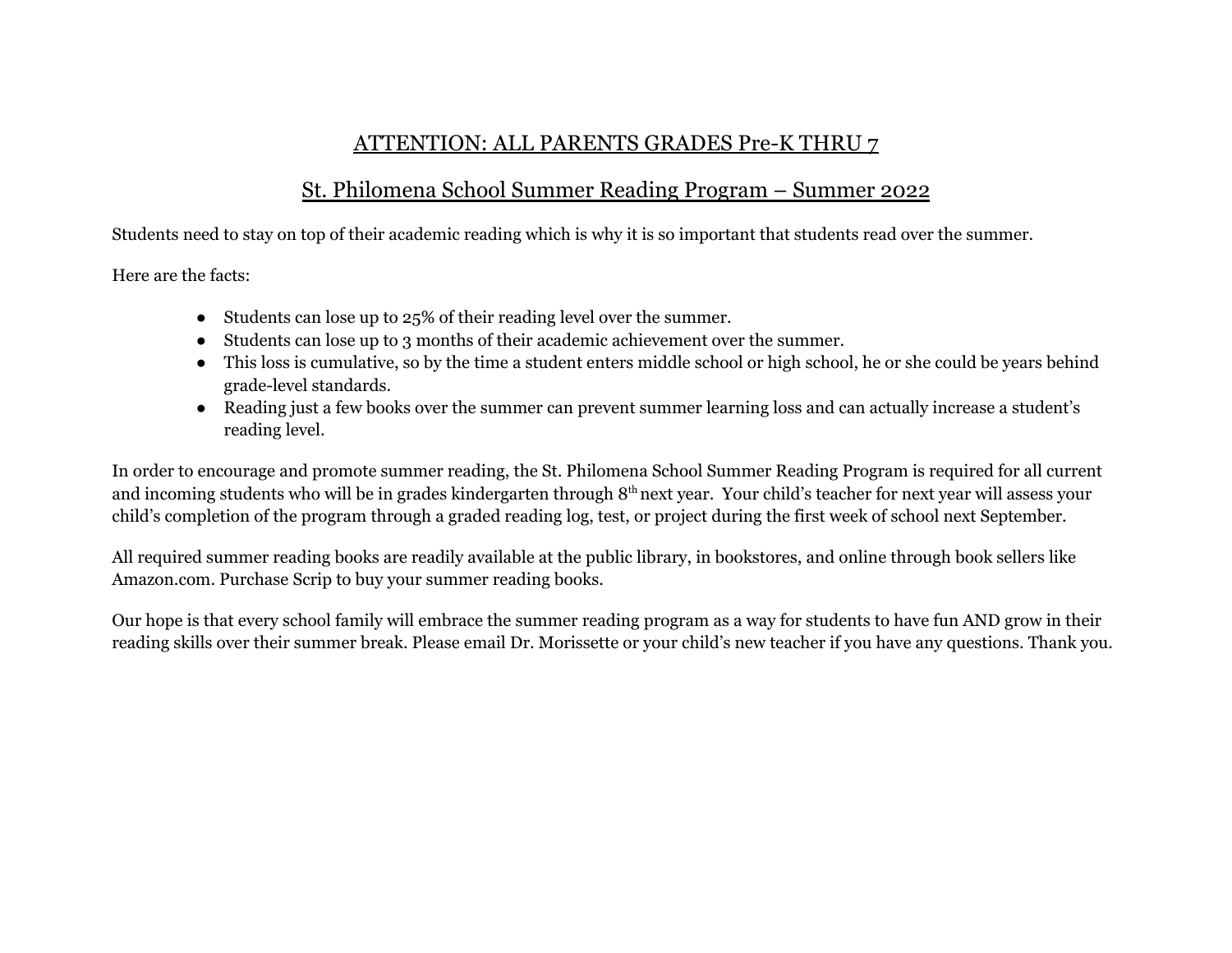| Going into<br>grade: | Everybody in the class is reading:<br>Must be completed by the first<br>day of school.                                  | Choose one:                                                                                               | "Project":                                                                                                                                      |
|----------------------|-------------------------------------------------------------------------------------------------------------------------|-----------------------------------------------------------------------------------------------------------|-------------------------------------------------------------------------------------------------------------------------------------------------|
| Kindergarten         | None required.                                                                                                          | <b>Read Back to School Map</b><br>Will be provided by Mrs. Horn<br>before the end of the school year.     | Send Ms.T a picture of you doing<br>one of the activities<br>mtarabochia@stphil.com<br><b>AND</b> another assignment given by<br>Mrs. Horn      |
| First                | None required.                                                                                                          | <b>Read Back to School Map</b><br>Will be provided by Miss. Salcedo<br>before the end of the school year. | Send Ms.T a picture of you doing<br>one of the activities<br>mtarabochia@stphil.com<br><b>AND</b> another assignment given by<br>Miss. Salcedo. |
| Second               | Any Nate the Great book by Mitchell<br>and Marjorie Shermat                                                             | <b>Read Back to School map Will</b><br>be provided by the teacher before<br>the end of the school year.   | Send Ms.T a picture of you doing<br>one of the activities<br>mtarabochia@stphil.com                                                             |
| Third                | Maybe, Maybe Marisol Rainey by<br>Erin Entrada Kelly                                                                    | Any Judy Moody or Stink book by<br>Megan McDonald<br>Any I Survived book (various<br>authors)             | Write a paragraph about your<br>favorite "choice" book.                                                                                         |
| Fourth               | Sadako and the Thousand Paper<br>Cranes by Eleanor Coerr<br>Fill out the form from Mrs. O'Connor<br>in Google Classroom | Any intermediate level biography<br>such as Who Was? books                                                | Send Mrs.O'Connor a Flipgrid<br>video about the person you read<br>about. Directions will be in Google<br>Classroom.                            |